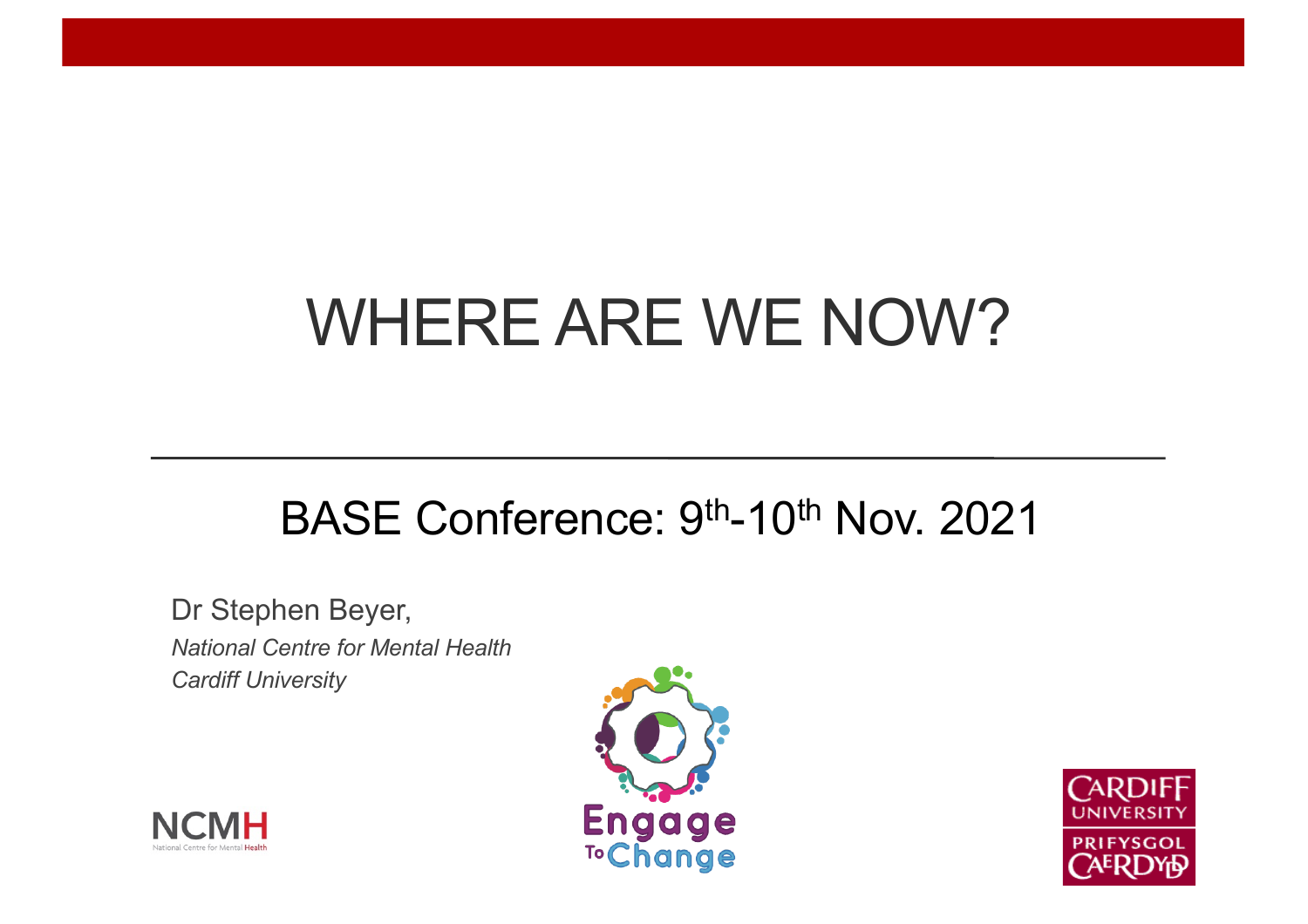### Where are we now?- a wider perspective

- For people with ASD, an intellectual disability or a mental health condition, the shift towards individually selected jobs, with skilled inwork job coach support, has increased their options for paid job.
- Across Europe, many disabled people are still served in sheltered, occupational centres and other congregate employment models with low or no pay and little prospect of transition to other employment.
- Sheltered workshops and Inclusive Enterprises have contributed to maintaining incomes for some where community wages and welfare benefit rates are low.
- Transition between group models and individual job placement models is low.
- Those with less significant disabilities are served by generalised vocational rehabilitation and training models, with poor outcomes.



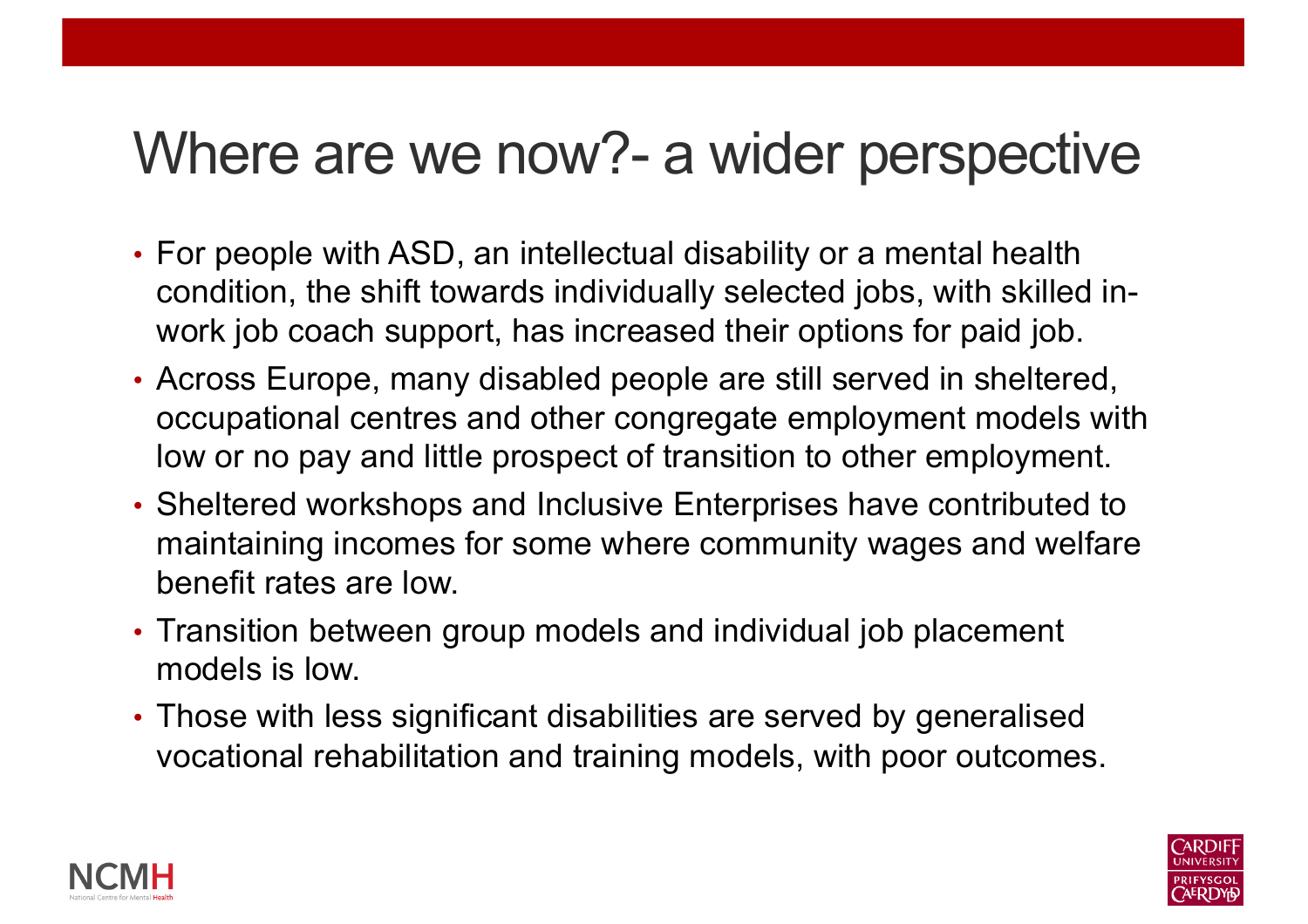### Where are we now?

- The UK has moved significantly away from congregate models towards individually selected jobs compared to many other countries.
- There remain significant barriers to people with an intellectual disability or ASD getting supported employment support.
- Covid has dealt them another blow
- There has been significant investment in employability measures- however, we can illustrate in Wales some of the issues that remain.



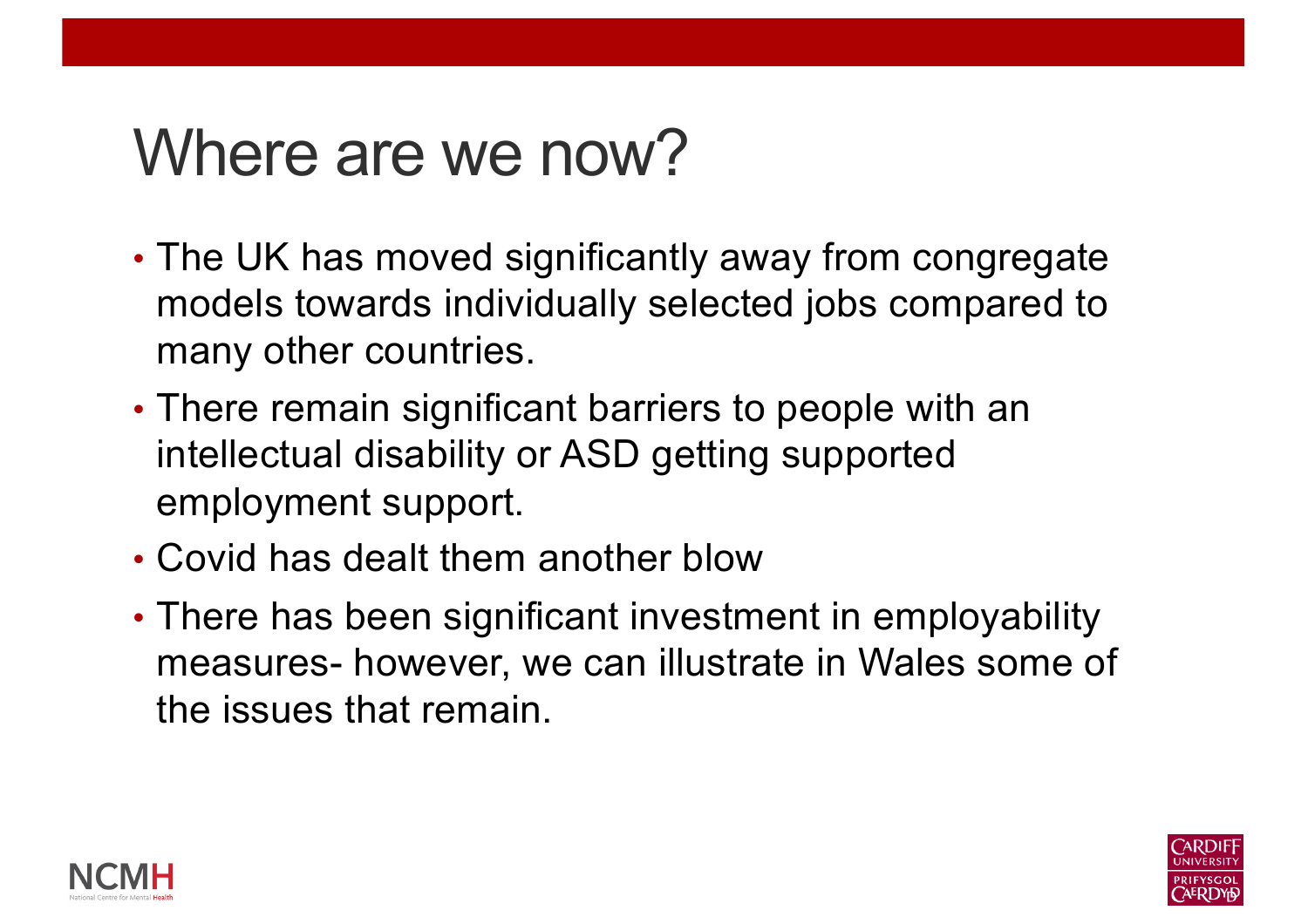# Covid: The Employment Gap

Disability employment gap (% points) 2013-2021





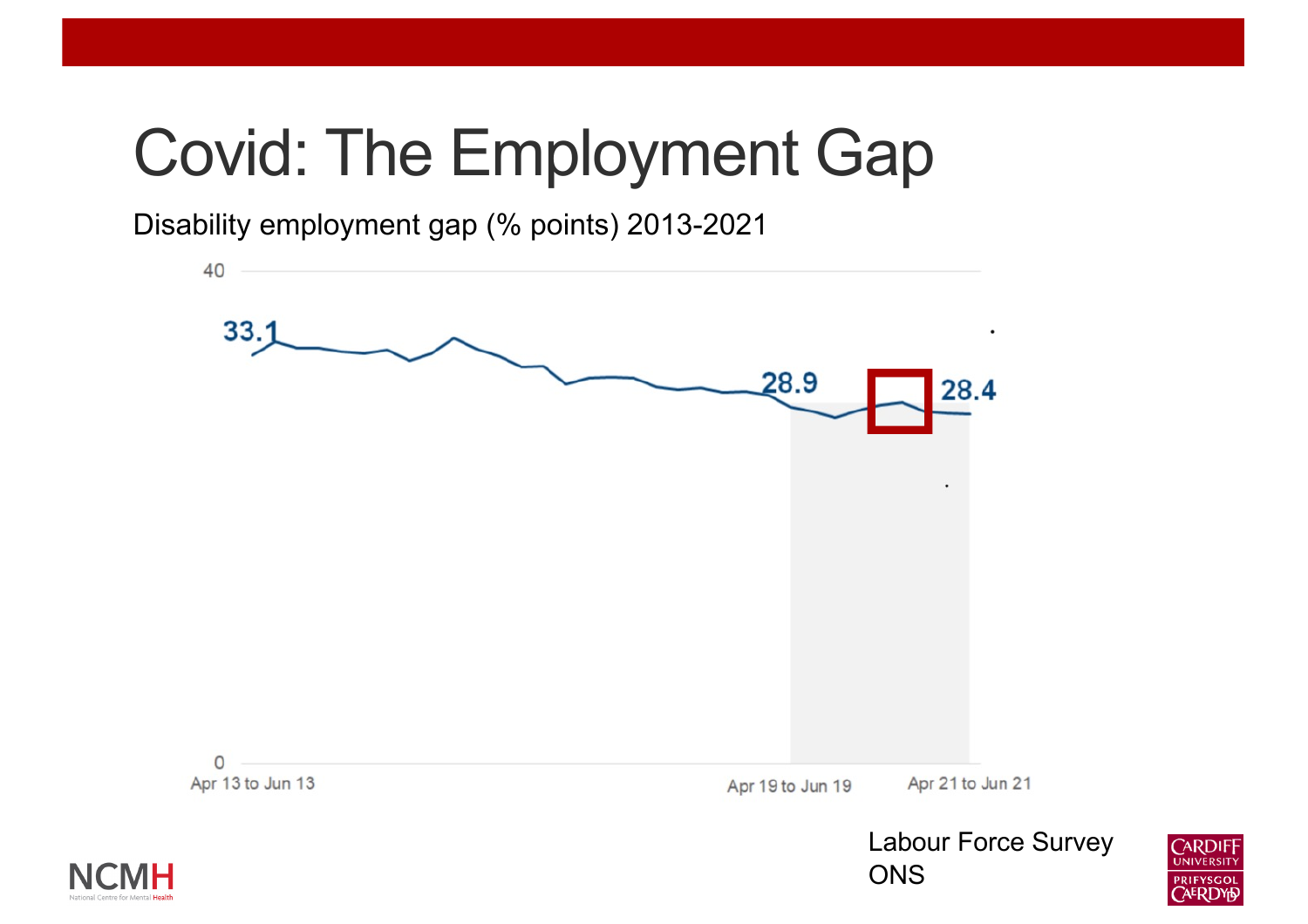# Covid: The Employment Gap

Disability employment gap (% points) 2013-2021



July-November 2020, 21.1 per thousand disabled employees were made redundant, compared to 13.0 per thousand employees who are not disabled.

| Н                |                  | <b>Labour Force Survey</b><br>ONS |  |
|------------------|------------------|-----------------------------------|--|
| Apr 13 to Jun 13 | Apr 19 to Jun 19 | Apr 21 to Jun 21                  |  |

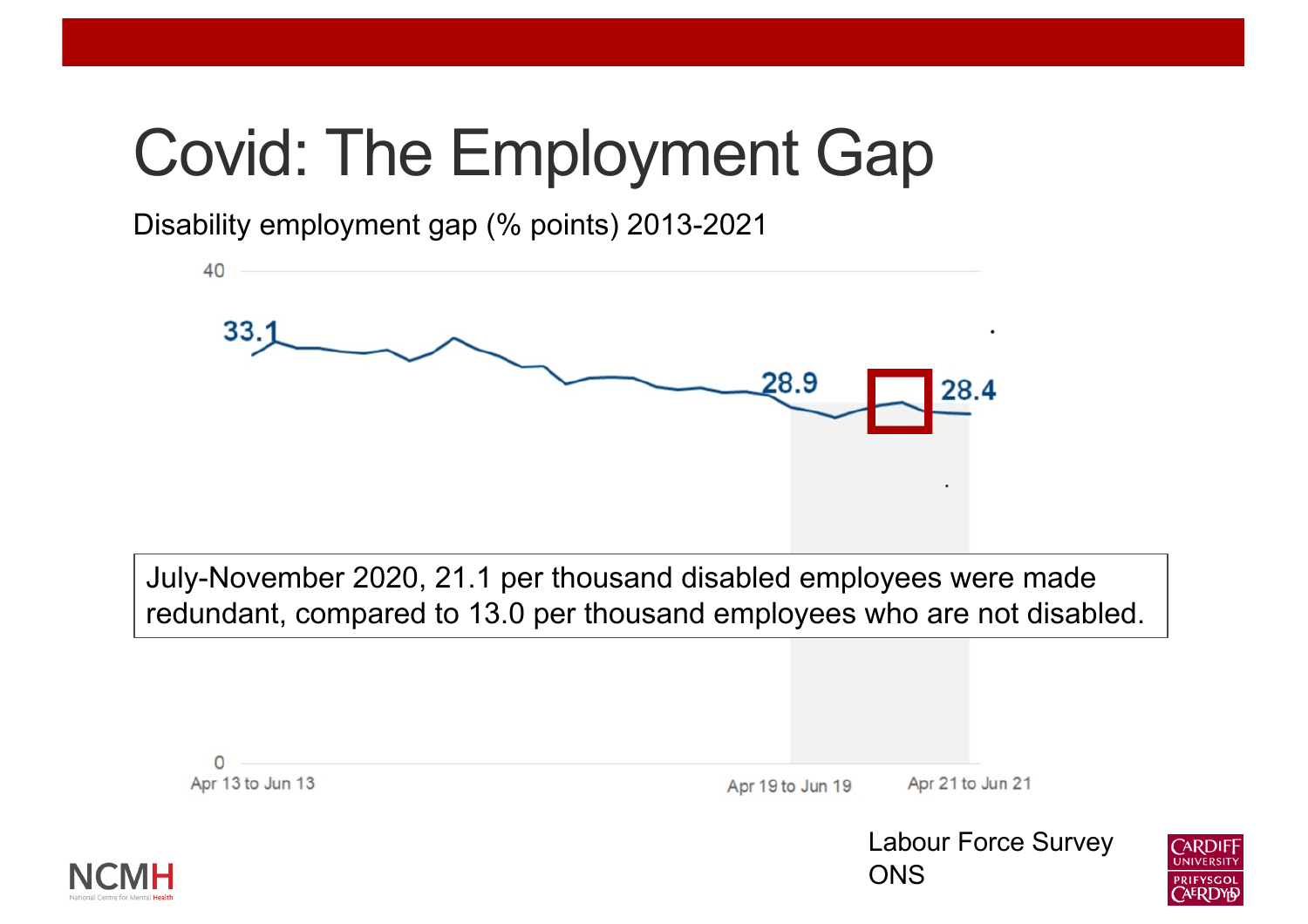# Covid: Engage to Change Wales

Impact of Covid on placements and jobs



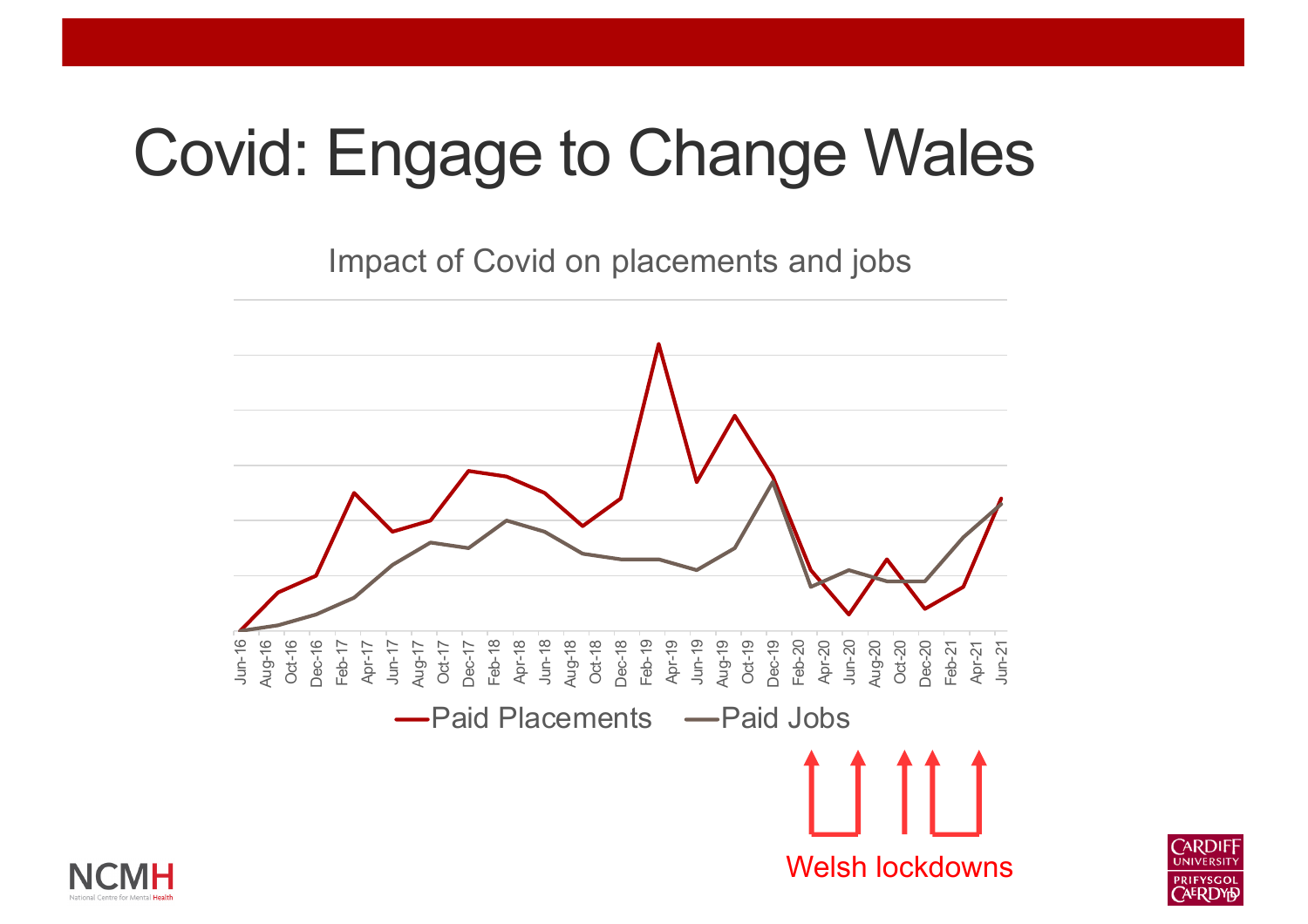### Challenges for people with Engage to Change

- Some participants were identified as vulnerable and due to shield at home
- Some family member had to shield
- Some feared to get Covid-19 and refused to continue working (lack of PPE – Personal Protective Equipment etc.)
- Difficulties in understanding new Covid-19 rules
- Reduction on public transport or temporary closure
- Employers needed support in Furloughing disabled workers
- Returning to welfare benefit for some
- Securing Access to Work and other grants while not working for the future

**Engagement with supported employment a significant factor in the move from, and back to, employment**.

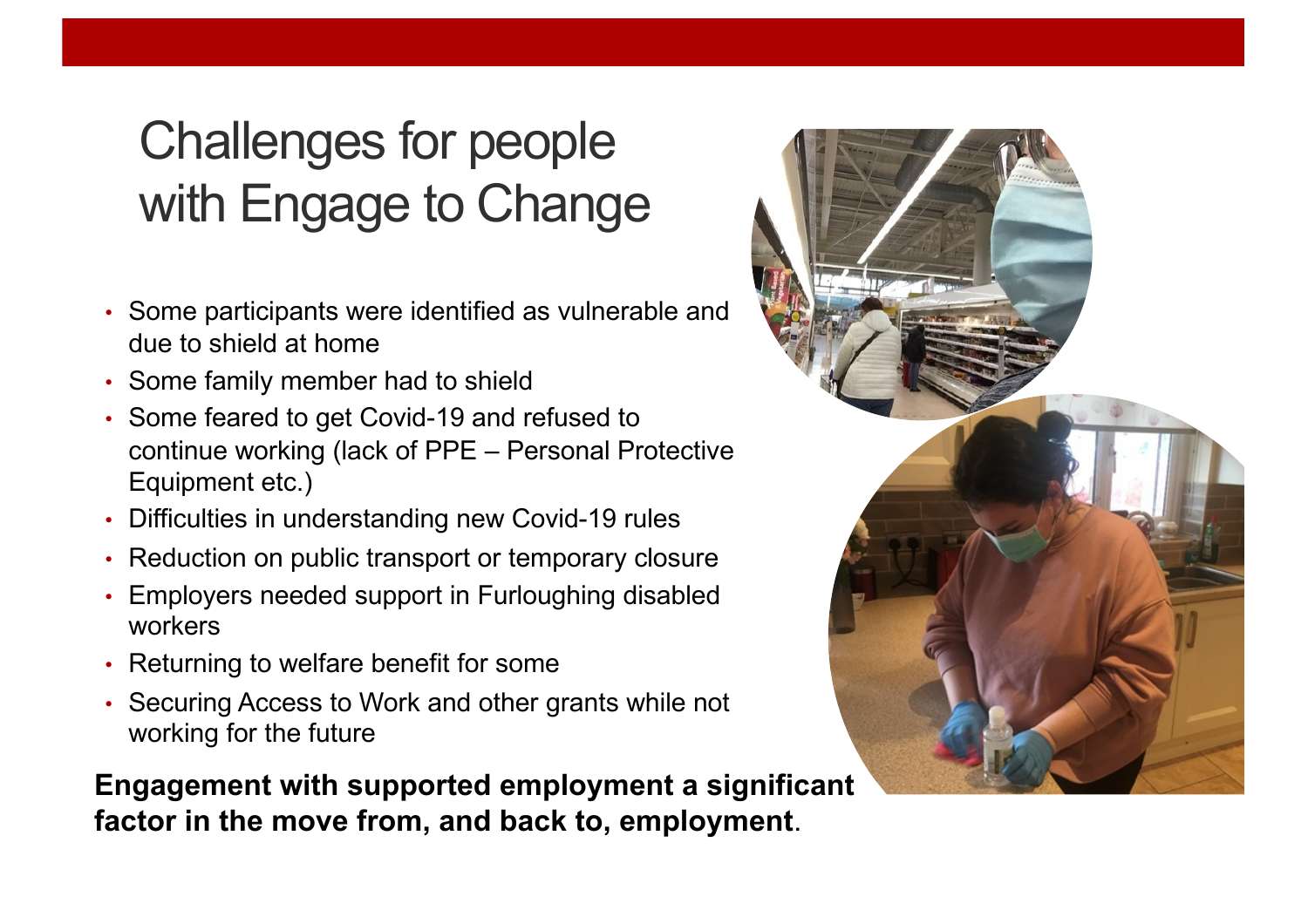## Engage to Change – Covid effect



- Paid placements were suspended or postponed
- 26% of jobs furloughed (compared to 29% in Wales)
- 4% began working from home
- 6% were made redundant
- 67% of those furloughed returned to work….so far.





**This does seem to show a protective effect from Supported Employment**



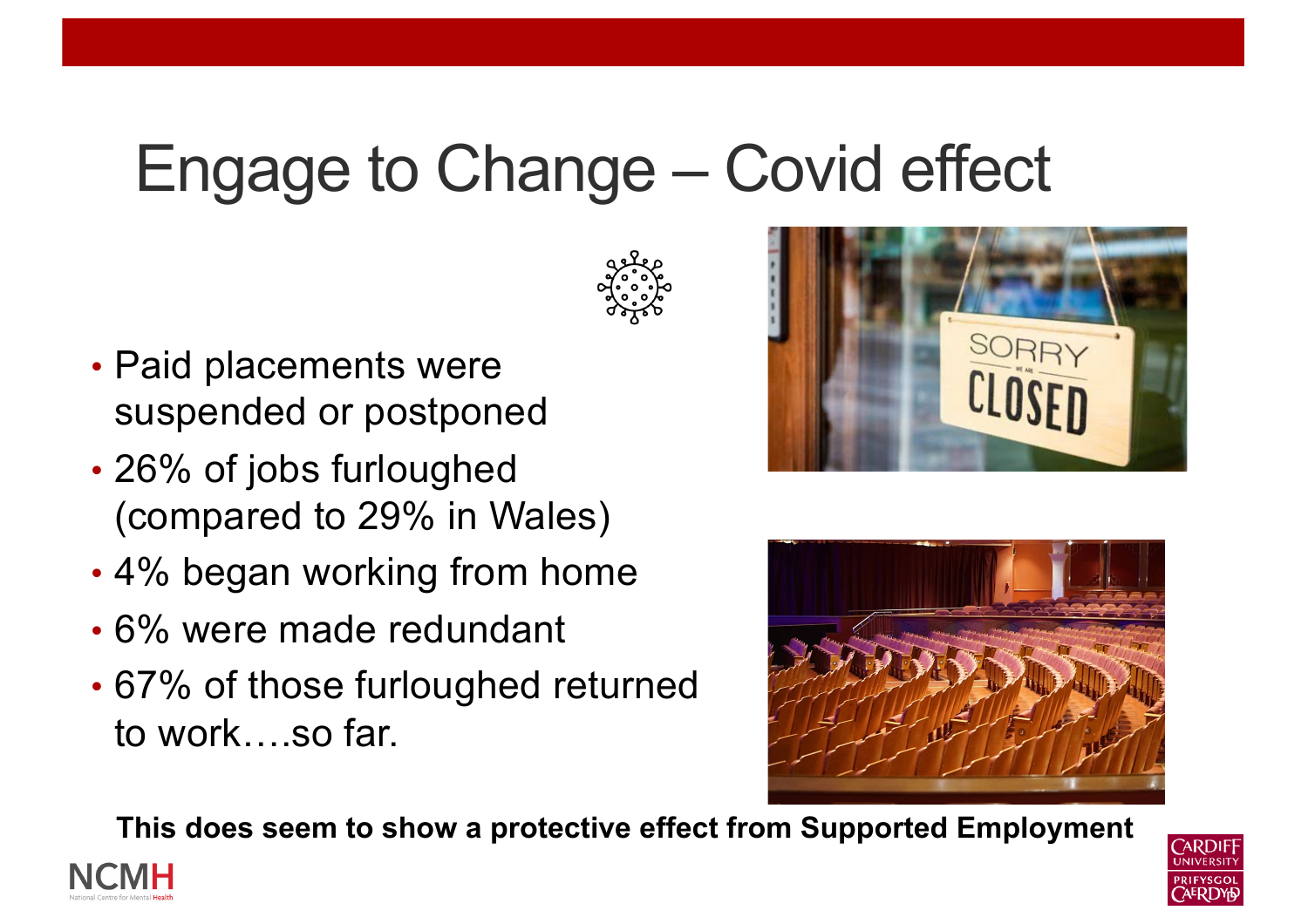



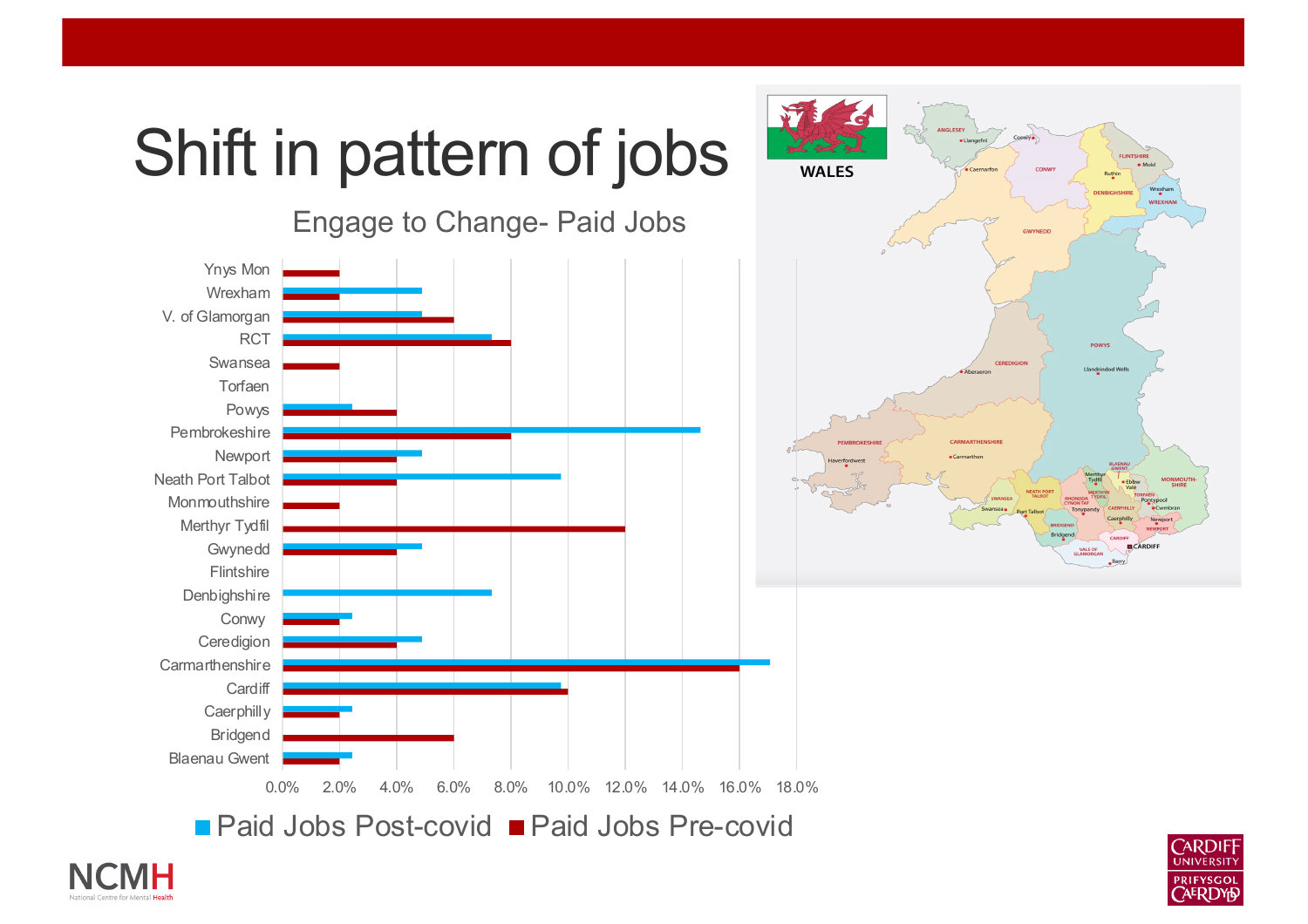### Covid impact on supported employment

- Increased welfare benefits advice and advocacy
- Support with working from home and pastural care
- Support with working from nome and pastura<br>• Keeping participant engaged with the project
- Keeping Supported Interns engaged where work placements were not available
- placements were<br>• Online job clubs
- Promoting job coaching online
- Travel training again, learning new Covid-19 rules
- Job coaching in the workplace considering new Covid-19 rules
- Working safely with Covid restrictions (new qualification)



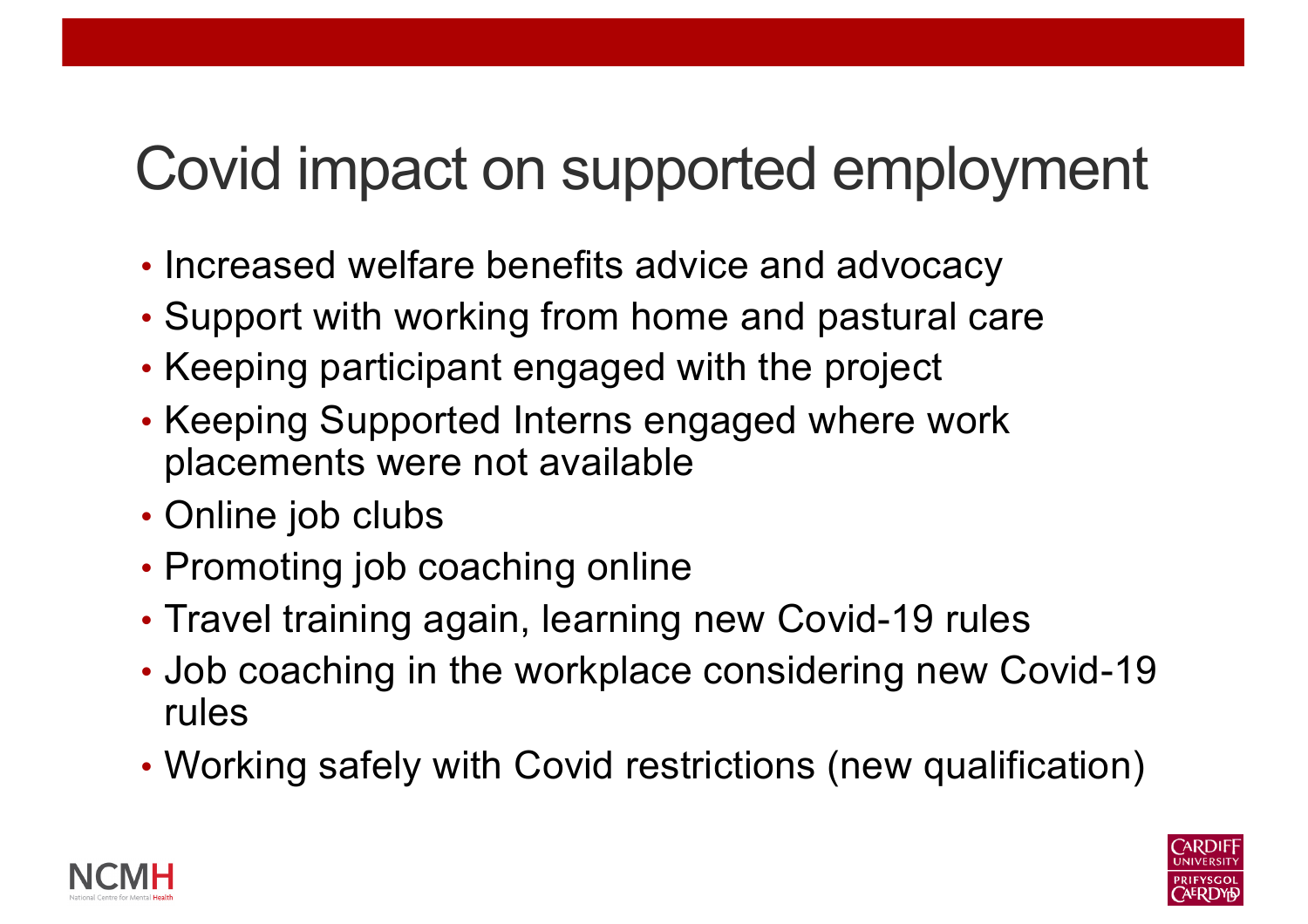## Positive aspects post-pandemic

- Positive attitude of employers deciding to employ young people with an intellectual disability and/or autism they already know, rather than someone else.
- Employers relying on the services provided by Supported Employment Agencies
- More availability of jobs in some sectors and some areas due to lack of staff
- There is investment which may suit many people but are, on their own, likely to be inadequate to help people with a learning disability or autism:
	- Careers Wales Gateway
	- Jobs Growth Plus
	- Kickstart
	- DWP
		- Work and Health Prog
		- Restart Scheme
- Traineeship grants
- Inclusive Apprenticeships
- Supported Internships
- Communities for Work (Plus)

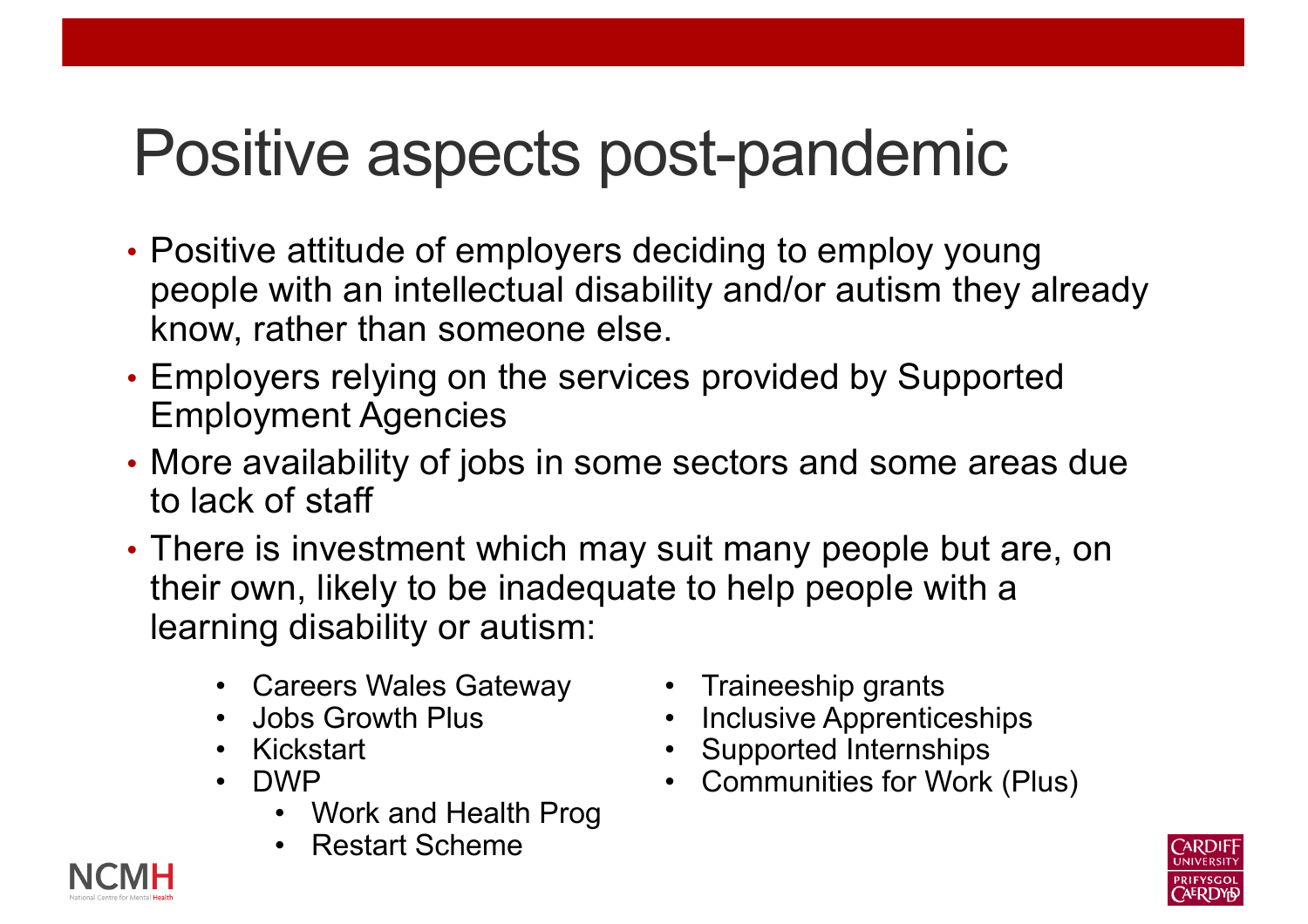### Challenges post-pandemic

- As future employment opportunities and business closures are unclear, job availability is unclear
- The extent of competition for jobs in some sectors is higher and people with disabilities remain at a disadvantage
- Access to jobs and employability schemes is often dependent on supported employment and job coaching but it is still not available to many
- Without this, schemes become competition for jobs and employers
- There are continuing problems in applying Access to Work in Wales as in England in relation to Supported Internship
- People are more hesitant to move from welfare benefit into SE or to take up opportunities when offered
	- We are missing incentives such as reinstated guaranteed return to benefit
- In Wales, many more young people's jobs were in sectors where jobs were lost, disadvantaging young people with ID/ASD
- Rates of insecure employment are higher among the young in Wales, which doesn't suit people with a disability
- There is no formal NHS commitment to recruit people with a learning disability in Wales - we need more support from public sector anchor institutions